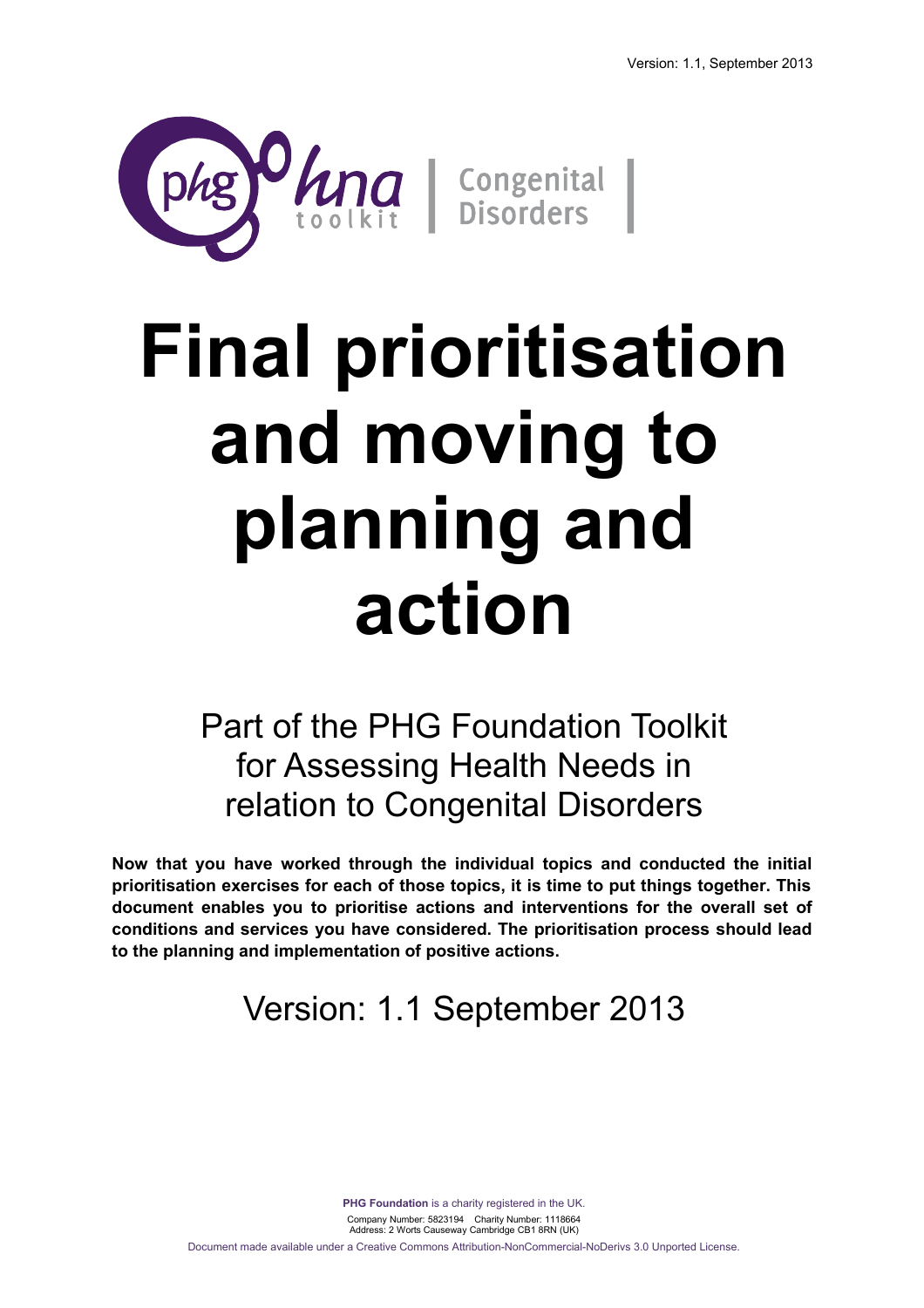

## **PRIORITISATION OF INTERVENTIONS FOR CONGENITAL DISORDERS**

You will now consider, as a single group all the conditions and services for congenital disorders that you have investigated and decide on the priority actions to address unmet needs. This should lead to the set of actions that will be most likely to tackle the burden of congenital disorders in a way that is acceptable, feasible and effective, and in accordance with circumstances (e.g. health, economic, legislative) prevailing in the target area/ population. To help this process, for each condition or health problem, please enter into Table 1 the action areas you have previously selected. Some actions may be similar as they may apply to different conditions. For all tables, please add rows or columns if necessary.

| <b>Condition/ Service</b> | Action area 1 | <b>Action area 2</b> | <b>Action area 3</b> |
|---------------------------|---------------|----------------------|----------------------|
|                           |               |                      |                      |
|                           |               |                      |                      |
|                           |               |                      |                      |
|                           |               |                      |                      |
|                           |               |                      |                      |

**Table 1:** Summary of action areas selected from previous chapters

## **Prioritisation process**

Prioritisation is best done through face to face meetings involving relevant stakeholders, or alternatively by distant (electronic) communication, e.g. using the Delphi method. First you need to set up a team that will be involved in the prioritisation process. Your team may have the same members as those involved in the initial prioritisation for each specific condition or service. Alternatively, you may choose to involve a larger number of stakeholders. In any case, try to involve a representative group of people. This will enhance the validity of the process. You may involve your colleagues, experts in the field, representatives from the Ministry of Health, health services, clinical genetics networks and patients, and other stakeholders.

This exercise will lead to a decision on a hierarchy of action areas that cover all conditions and service areas. To do this first list in Table 2 the action areas for consideration (based on Table 1). You may drop some of the pre-selected items in Table 1 and may merge others, if the same type of action area has appeared more than once.

| <b>Action area</b> | <b>Description</b> |
|--------------------|--------------------|
|                    |                    |
|                    |                    |
|                    |                    |

#### **Table 2:** List of action areas for prioritisation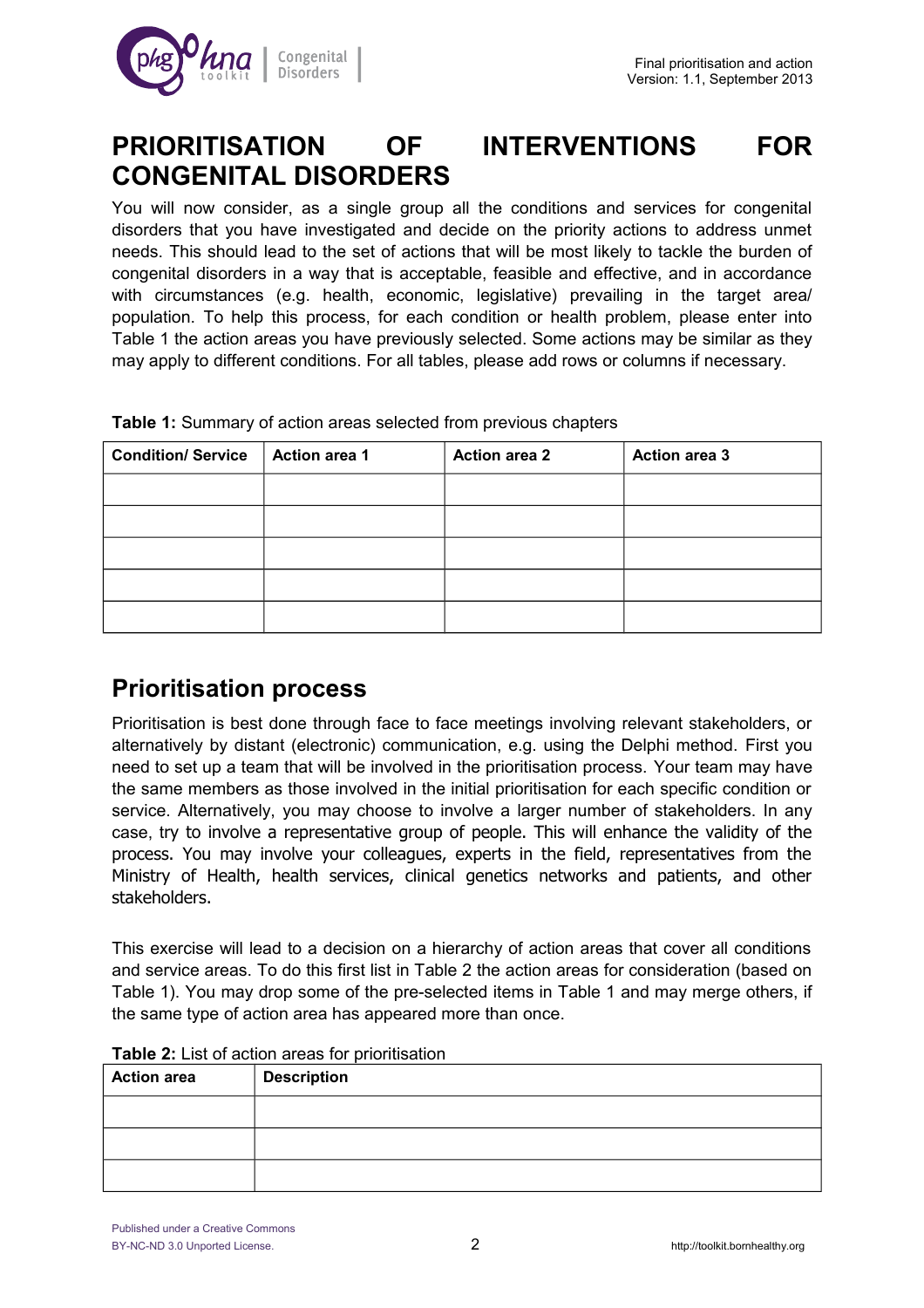

Now as a team decide your ground rules (list in Table 3) and the criteria you will use for ranking the action areas. You may use a similar set of criteria to those used in the initial prioritisation in previous chapters (see Boxes 1 and 2). Box 1 gives examples of ground rules you may wish to follow in engaging in the priority setting exercise (you may add your own rules to them). Box 2 gives examples of criteria. The criteria could be set in a brainstorming session and entered into Table 4. To have a common understanding amongst the team members, it is important to have a clear definition of each criterion set. The criteria must be mutually exclusive to avoid double counting.

**Table 3:** Ground rules

**Box 1:** Examples of priority setting ground rules (add or delete rows as appropriate)

- 1. Form the group, involving relevant stakeholders and diversity of opinions
- 2. List members and their responsibilities
- 3. Disclose conflicts of interest
- 4. Be transparent

**Box 2:** Examples of criteria used for priority setting

Relevance, feasibility (e.g. availability of resources and technology), acceptability (by target population), potential for integration with existing services, equity, potential for integration with existing services, ethical, legal and social issues (ELSI), likelihood of political and population support.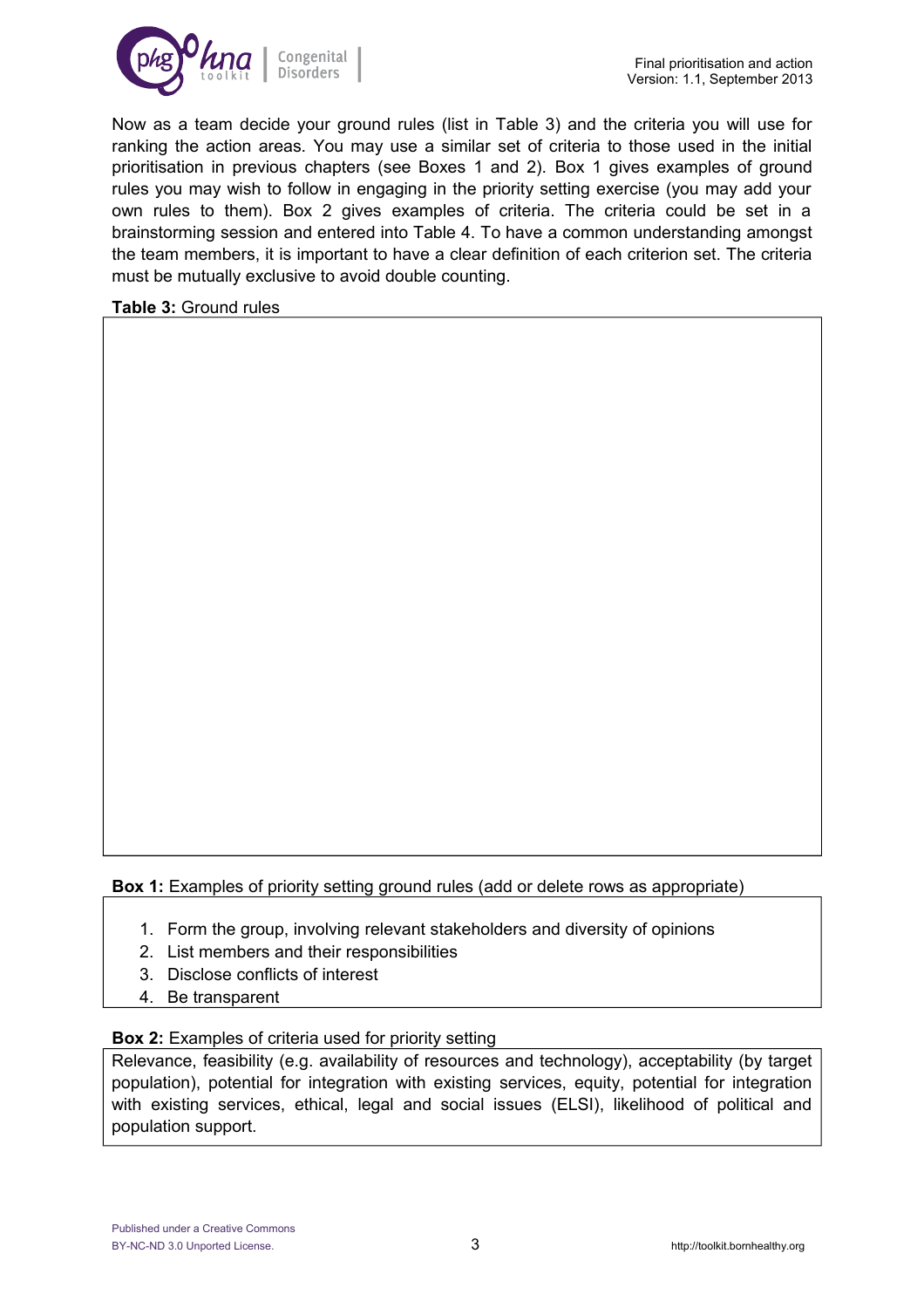

**Table 4:** List of criteria to be used to prioritise actions (add or delete rows as appropriate)

As some criteria may be considered more important than others, you should weight the criteria relative to one another. This could be done by allocating 100 percentage points amongst the criteria. Then score each action area against each criterion independently, for example, on a scale of 0-10. For each action area, multiply the score for each criterion by the weight on that score. Add the weighted scores across all criteria to obtain an overall score for a particular action area. Rank the action areas according to this overall score. Table 5 demonstrates how an overall score can be calculated.

|                                     | <b>Criteria</b> |             |             | <b>Overall score</b> |
|-------------------------------------|-----------------|-------------|-------------|----------------------|
|                                     | Criterion 1     | Criterion 2 | Criterion 3 |                      |
| <b>Weight for</b><br>each criterion | 0.25            | 0.40        | 0.35        |                      |
| <b>Action area 1</b>                | 4               | 6           | 8           | 6.2                  |
| Action area 2 2                     |                 |             |             | 3.5                  |

**Table 5:** Demonstration of overall prioritisation ranking score calculation

### **Ranking of action areas**

You may also wish to use a prioritisation process you are familiar with and consider adequate for this purpose. When you have decided the ranking of action, please list them in order in Table 6.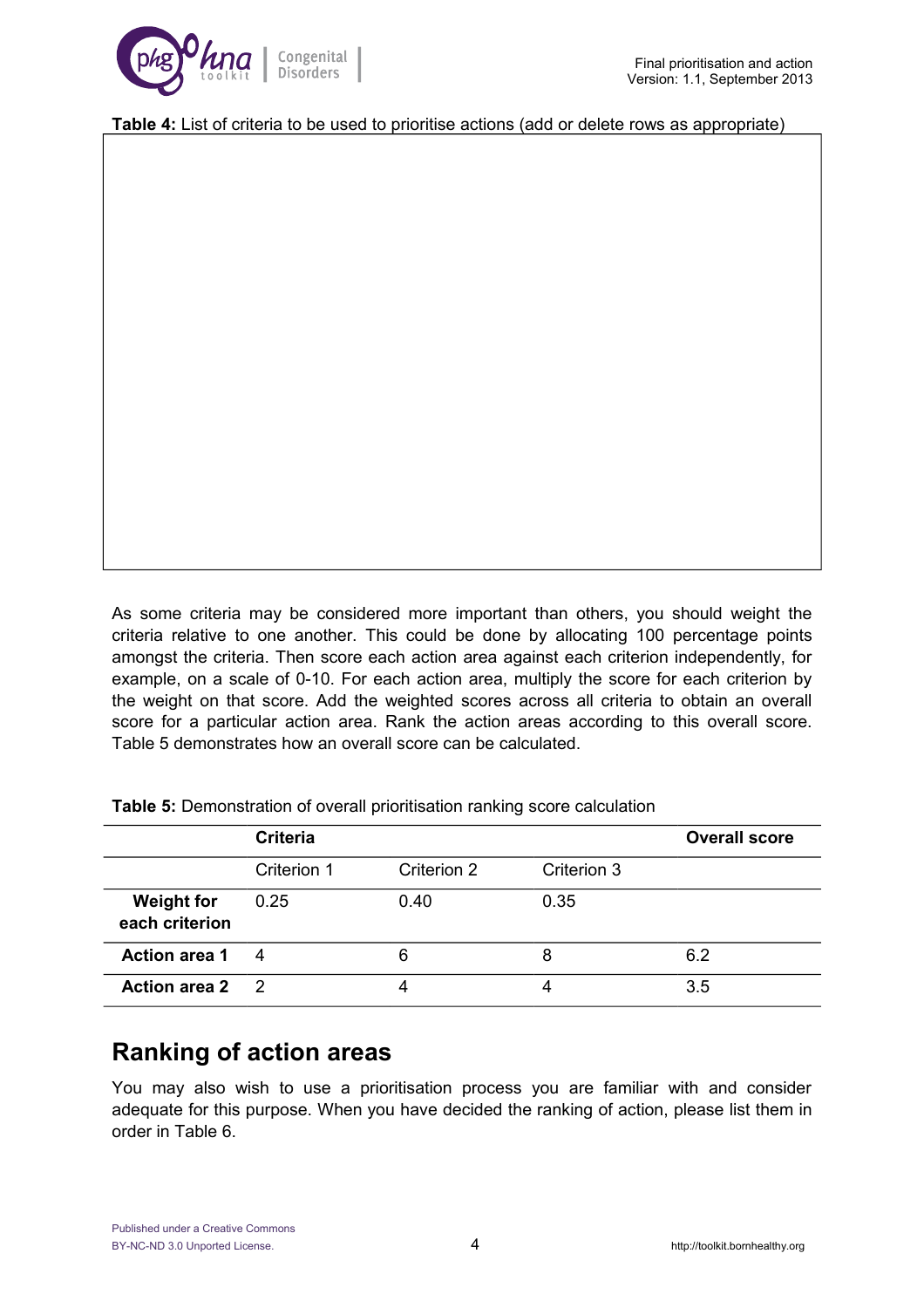

**Table 6:** Rank of areas for action in relation to congenital disorders (add or delete rows as needed)

| Action area rank | <b>Description</b> |
|------------------|--------------------|
| $\mathbf{1}$     |                    |
|                  |                    |
|                  |                    |
|                  |                    |
| $\overline{2}$   |                    |
|                  |                    |
|                  |                    |
|                  |                    |
| $\mathbf{3}$     |                    |
|                  |                    |
|                  |                    |
|                  |                    |
| $\overline{4}$   |                    |
|                  |                    |
|                  |                    |
|                  |                    |
| $\overline{5}$   |                    |
|                  |                    |
|                  |                    |
|                  |                    |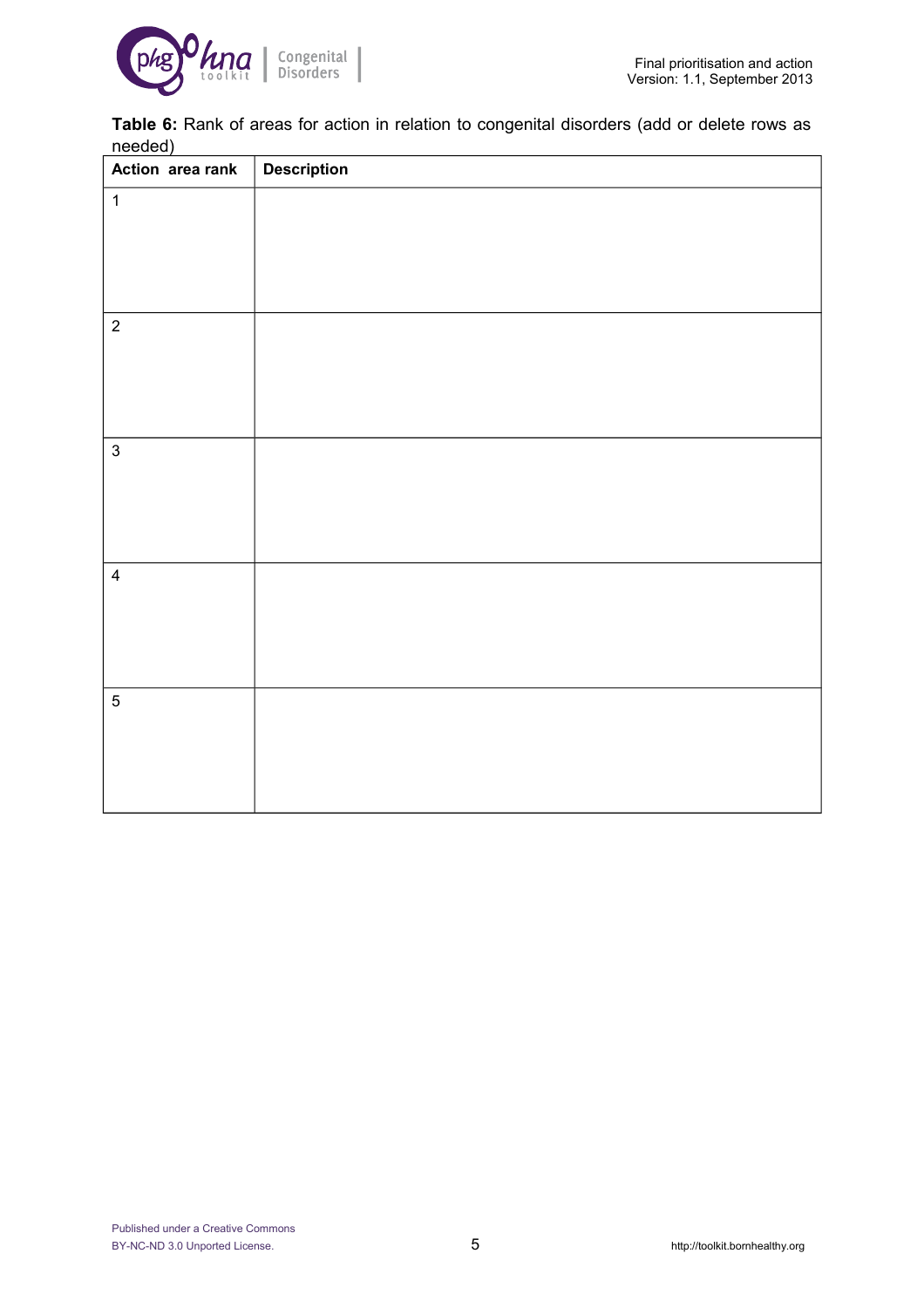

## **PLANNING STAGE**

Once priorities have been assigned to action areas, it should be possible to formulate a rational plan to accomplish the project's aim(s).

## **Setting the aims**

Please list the aims of your programme or actions. You could refer to it as the 'born healthy programme', the 'programme to reduce the burden of congenital disorders, or by another suitable identifier.

### **Setting the objectives**

When formulating objectives, and actions, remember to be SMART! This means having objectives which are Specific, Measurable, Achievable, Relevant and Timely (see Appendix 1 in Getting Started). Setting the objectives and outlining the strategies to achieve them also requires delegating the interventions and services to those responsible for accomplishing them, ensuring that they are adequately trained and equipped to undertake the task and setting timelines for the objectives to be achieved. You should keep this in mind.

A clear set of objectives compatible with the aim(s) and priorities can be listed, together with interventions or services necessary to achieve them. These can be placed in matrices, a simple example of which is shown in Figure 1, which takes into account that certain interventions and services will be part of achieving more than one objective. To complete Figure 1, you should start by listing and numbering the specific objectives and then listing and numbering the specific interventions and services that need to be put in place to address these objectives. For an example of general aims and associated services and interventions as they relate to congenital disorders, see Appendix 1.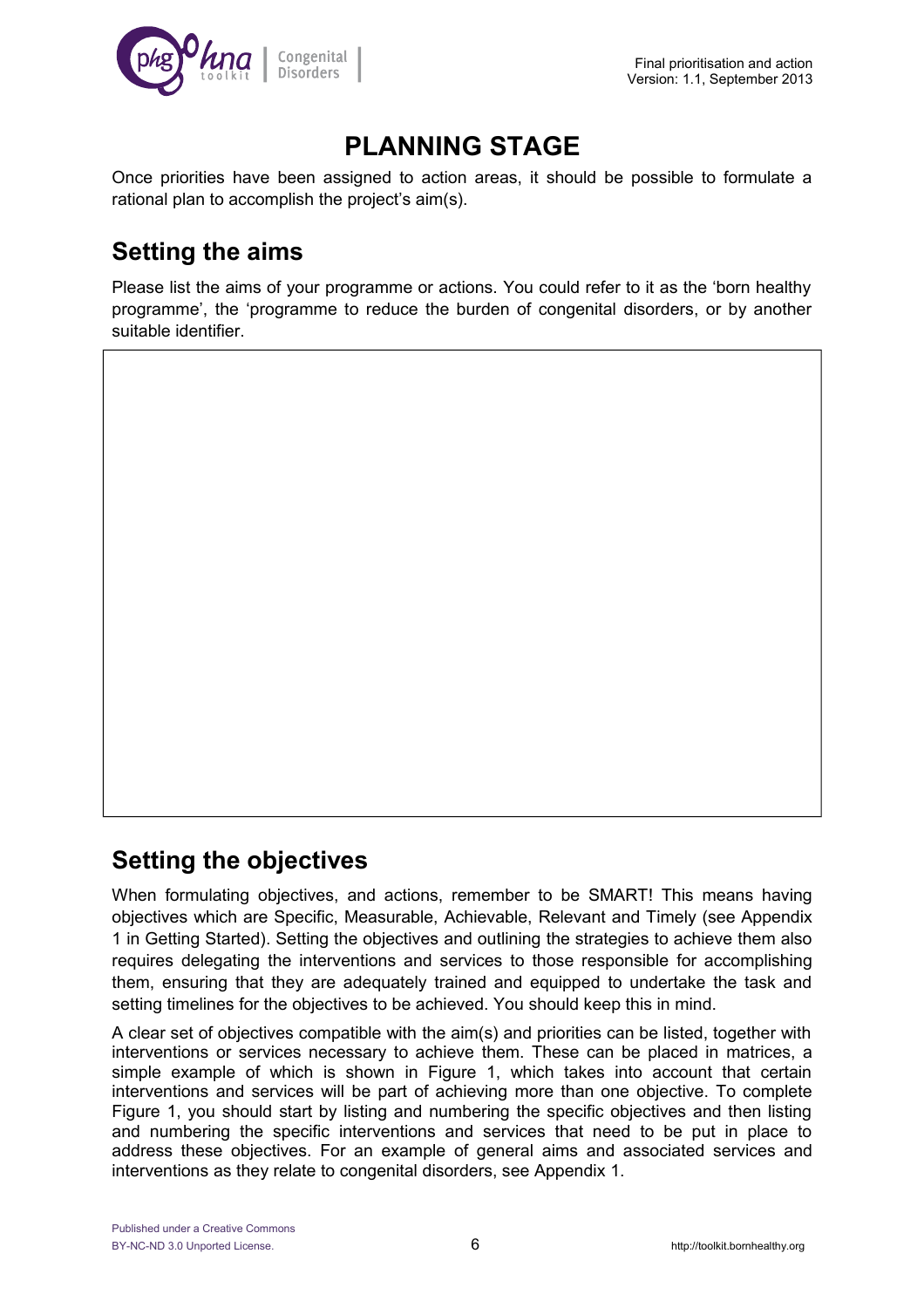

Use the information in Figure 1 to populate Tables 7 and 8.

**Figure 1:** Planning phase (planning matrix)



## **Interventions & Services**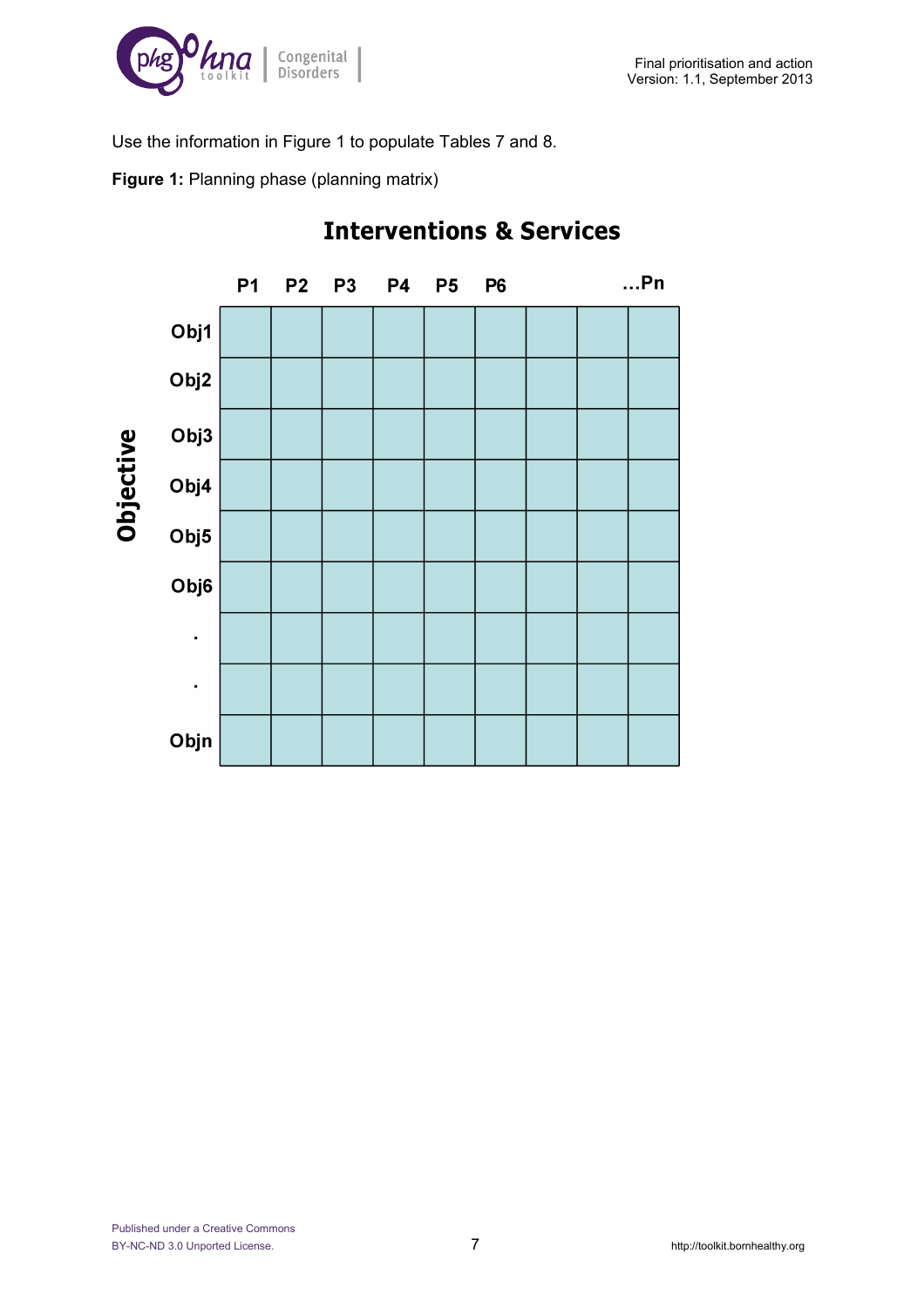

#### **Table 7:** Specific objectives

| <b>Objectives</b> |  |
|-------------------|--|
| $\mathbf{1}$      |  |
|                   |  |
|                   |  |
|                   |  |
| $\overline{2}$    |  |
|                   |  |
|                   |  |
|                   |  |
| $\mathbf{3}$      |  |
|                   |  |
|                   |  |
|                   |  |
| $\overline{4}$    |  |
|                   |  |
|                   |  |
| $\overline{5}$    |  |
|                   |  |
|                   |  |
|                   |  |
| etc.              |  |
|                   |  |
|                   |  |
|                   |  |
|                   |  |

Please add rows as needed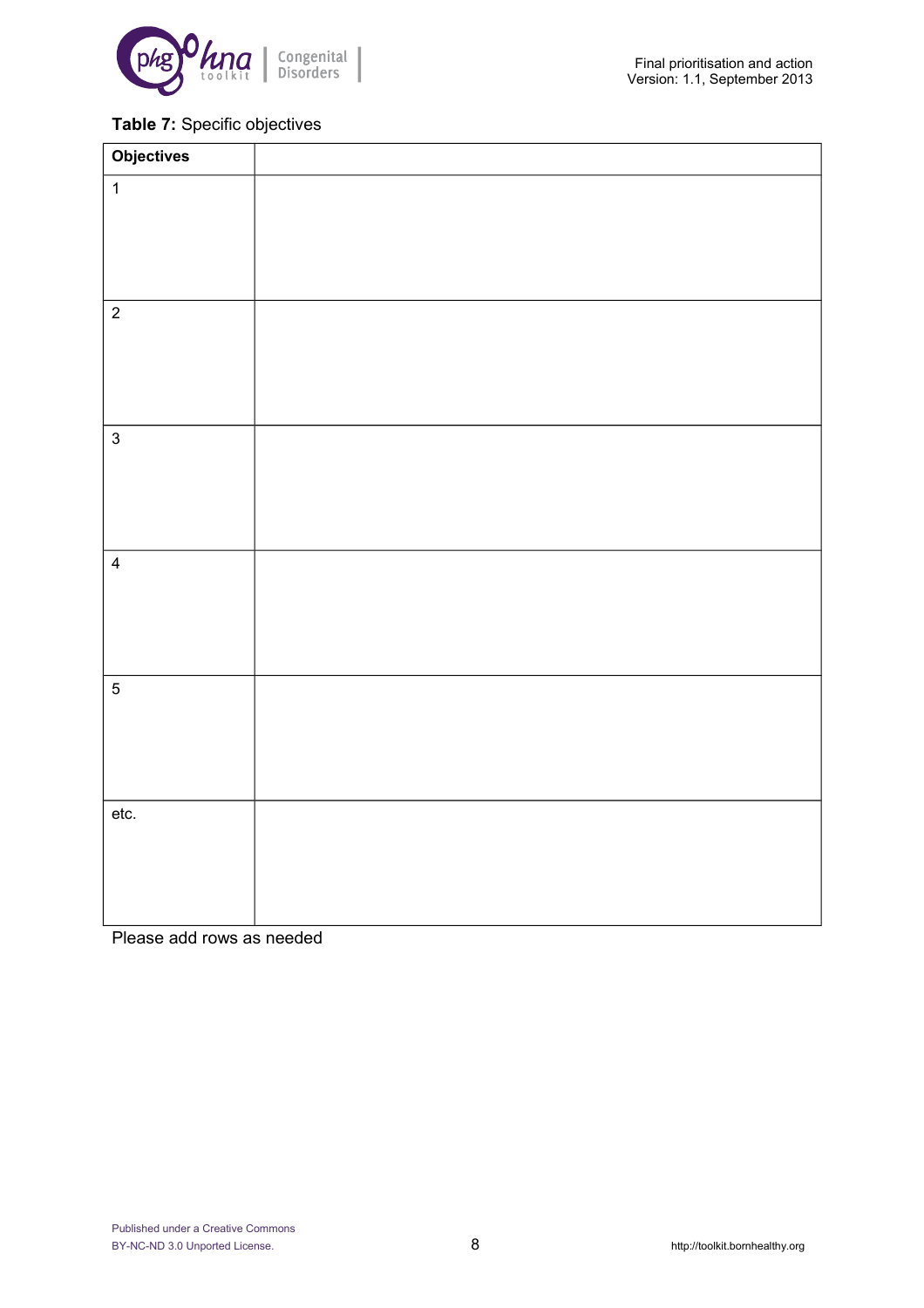

| Interventions<br>and<br>services |  |
|----------------------------------|--|
| $\overline{1}$                   |  |
|                                  |  |
| $\overline{2}$                   |  |
|                                  |  |
| $\mathbf{3}$                     |  |
|                                  |  |
| $\overline{4}$                   |  |
|                                  |  |
| $\overline{5}$                   |  |
|                                  |  |
| etc.                             |  |
|                                  |  |
|                                  |  |

#### **Table 8: Specific interventions and services that can address the objectives**

Please add rows as needed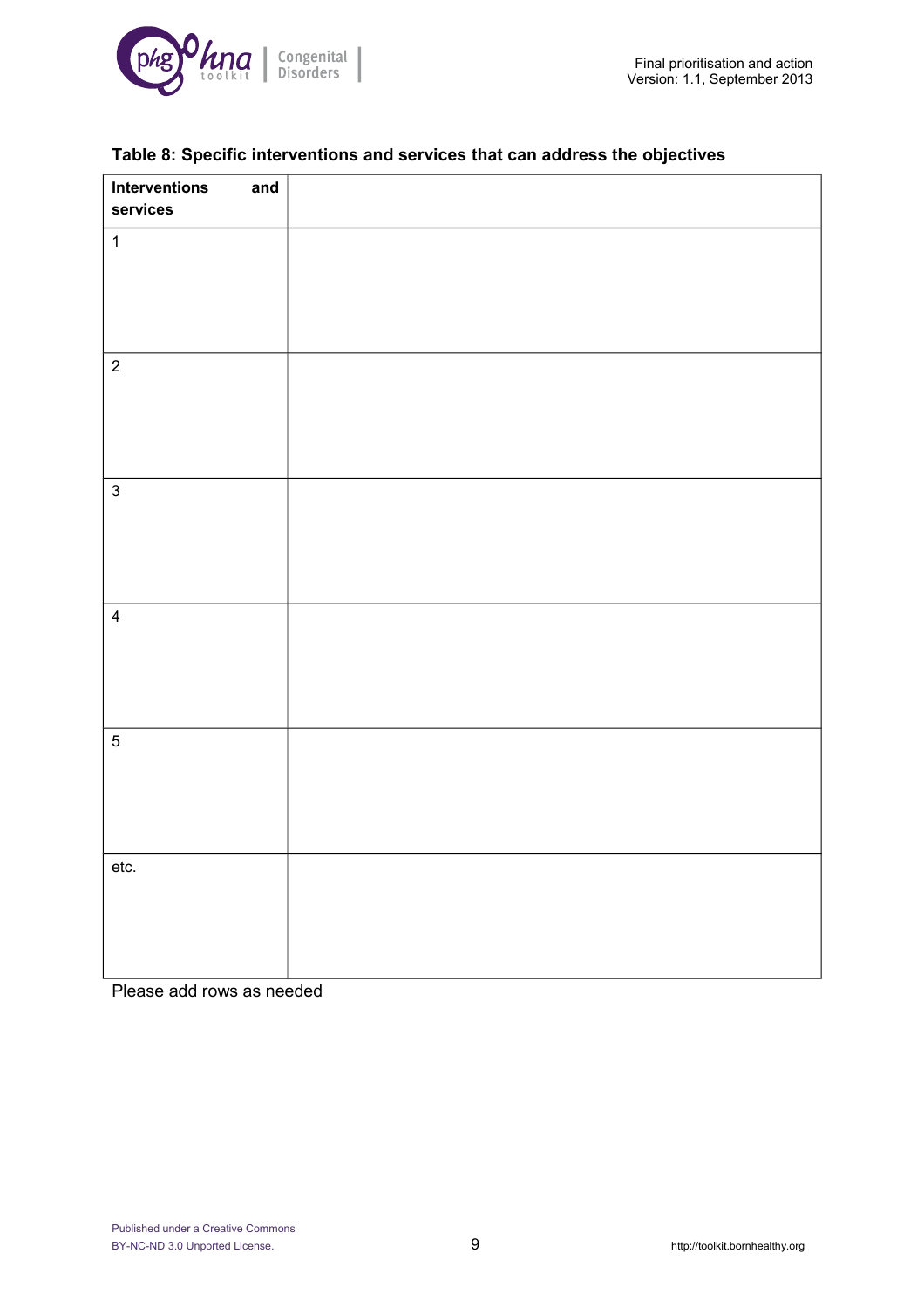

## **MOVING INTO ACTION AND EVALUATION**

Based on the objectives specified above, and the associated service and intervention areas, outline what your planned actions are and briefly describe the expected results (outputs and outcomes) in relation to the items below. You may number each item to represent a different 'action', 'expected result' etc. It is also necessary to establish a monitoring or auditing process to assess both the ongoing progress and the outcomes of the changes achieved in response to the HNA. Indicators for both these processes should be set and may be linked to specific targets/milestones (time linked). Piloting the plan, or parts thereof, may be considered before full implementation**.**

## **Prevention and care before pregnancy and population wide**

Actions

Expected main results of actions

#### Milestones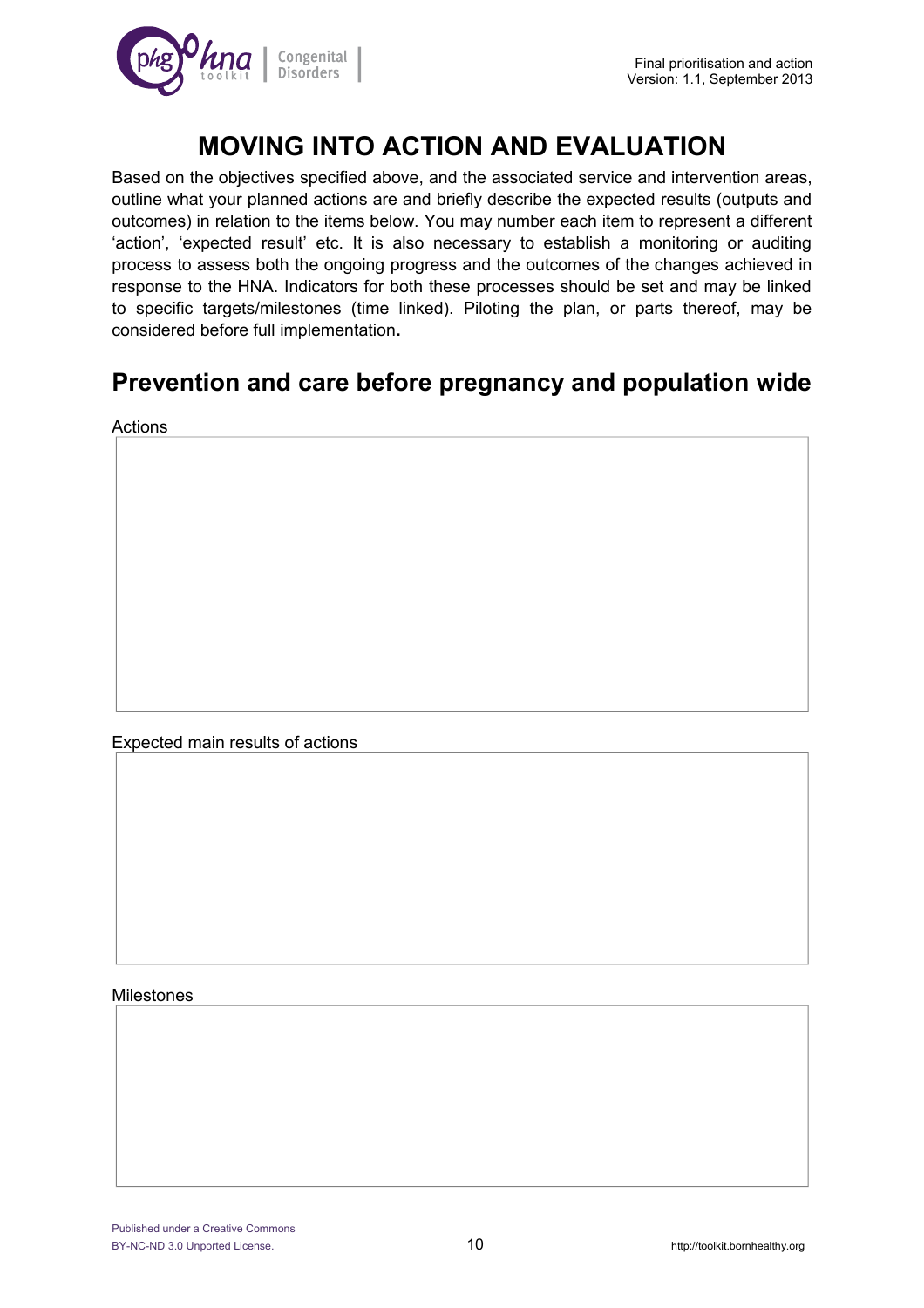

## **Prevention during pregnancy**

Actions

Expected main results of actions

#### Milestones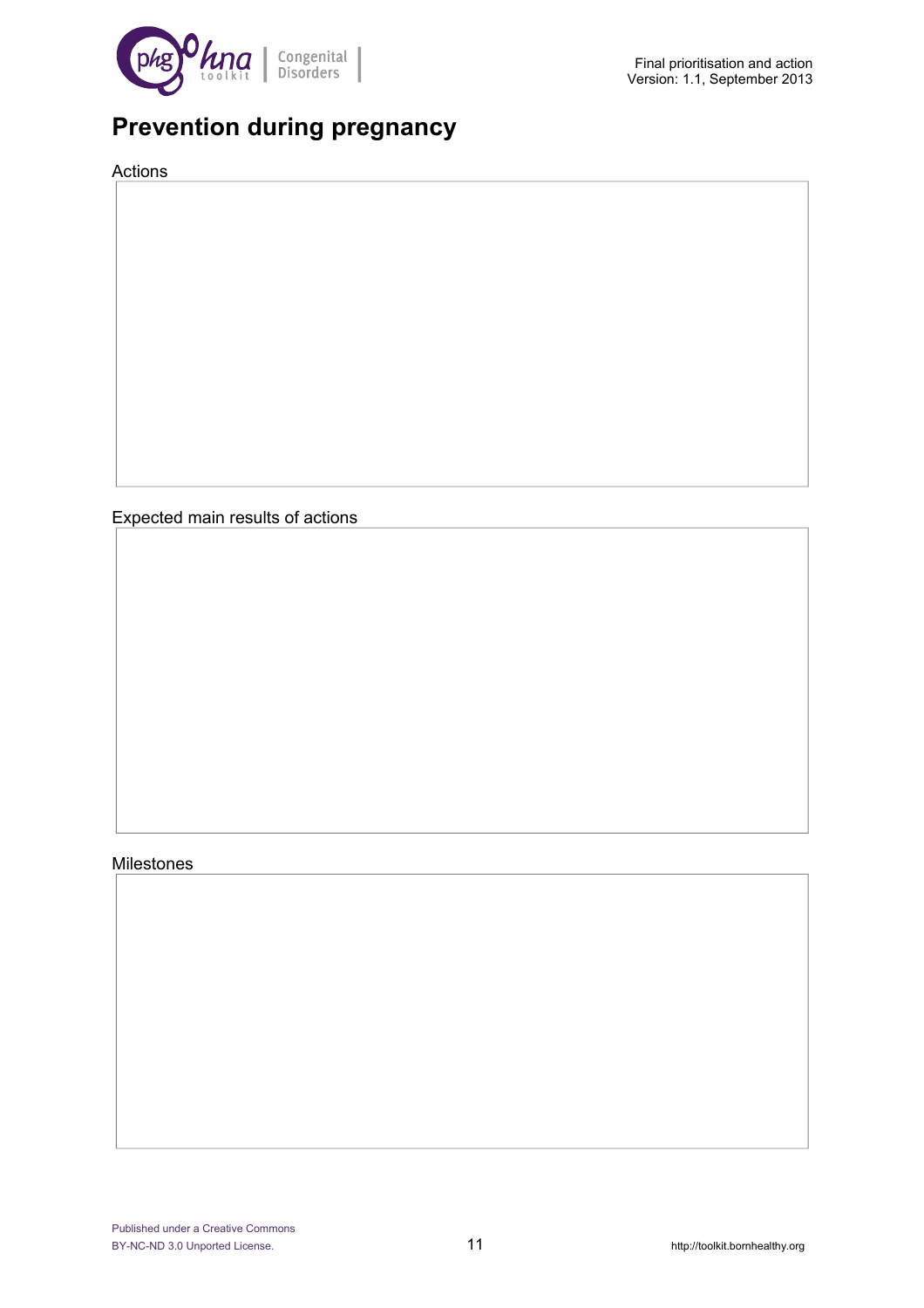

## **Care and prevention after birth**

Actions

Expected main results of actions

#### Milestones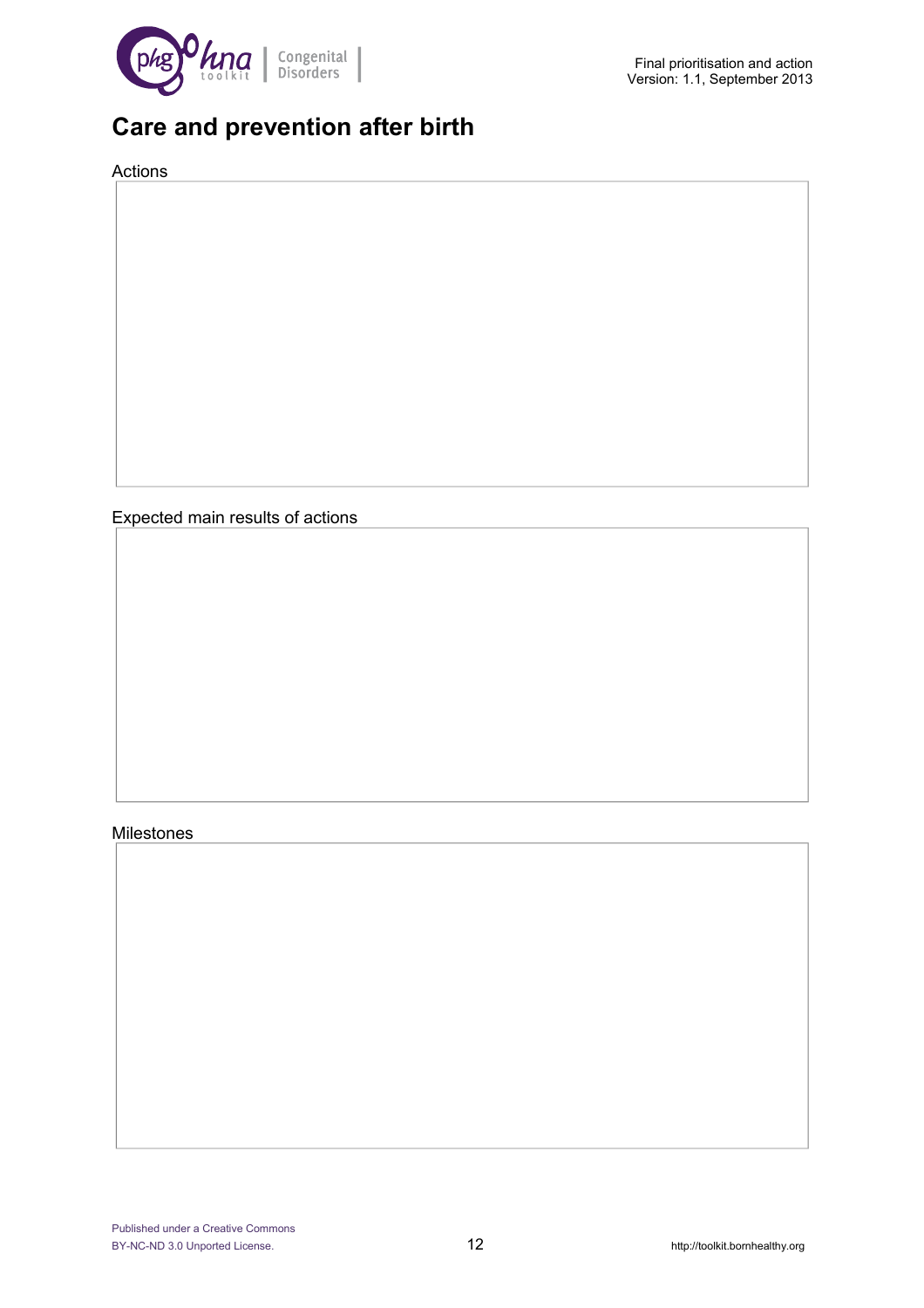

## **Monitoring and auditing process**

Outline how the plan will be monitored and evaluated

## **Detailed planning and evaluation**

You may now wish to use the Planning Template to help with detailing your next steps. To achieve this, please list the specific projects that need to be carried forward in order to meet the actions you have set out above. For each of these outline the expected resources or inputs needed (e.g. health professionals, data sources, distribution of fortified food or supplements) the expected processes and outputs (e.g. numbers receiving prenatal screening, counselling, corrective or palliative operations), outcomes (changes in incidence, morbidity and mortality), and the evaluation criteria and timing of their application. Please summarise each of your projects from Table 6. You might wish to use (and adapt) the accessory tables in Appendix 2, if you find these helpful.

**Project 1:** Please briefly describe the project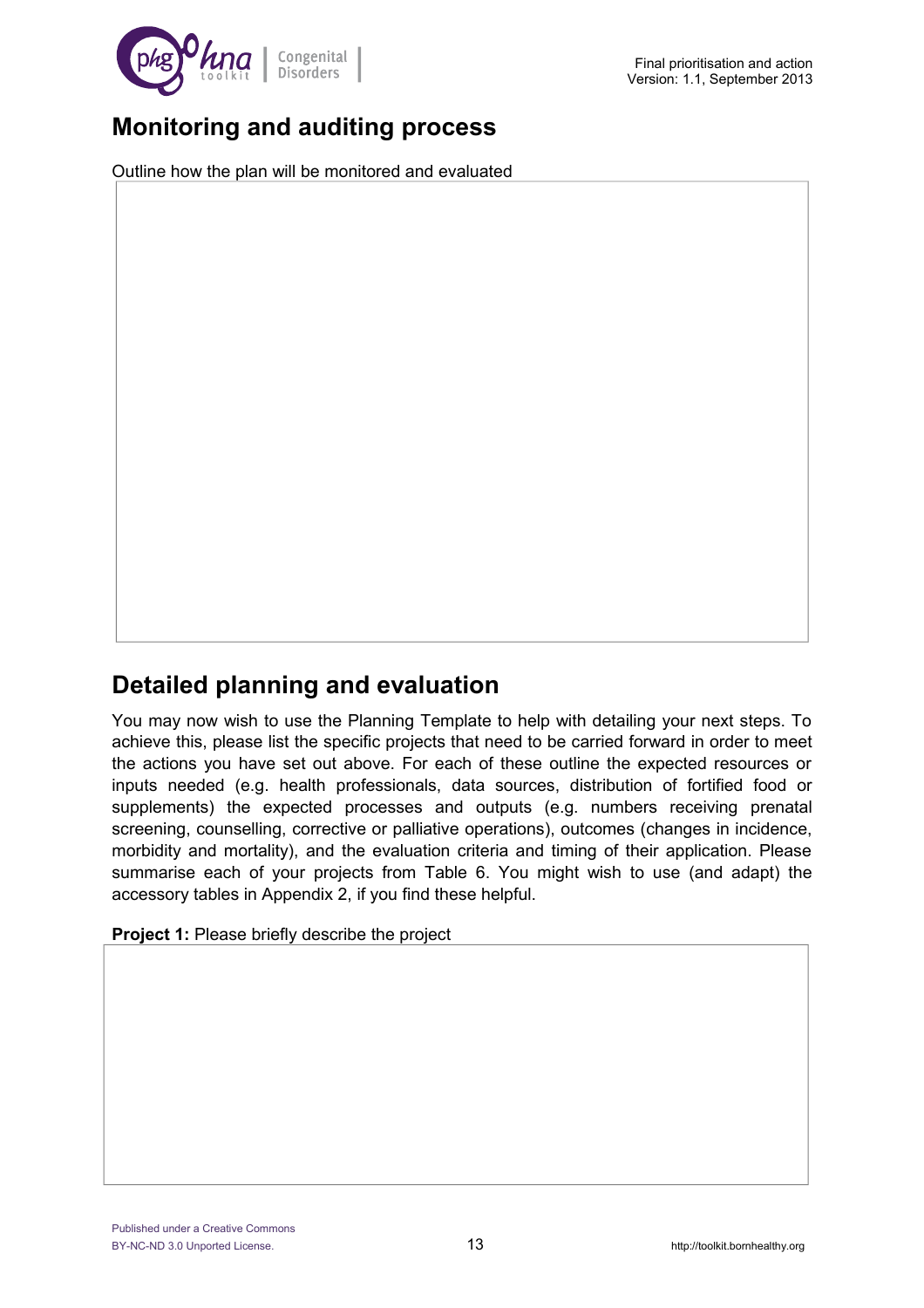

#### **Table 6.1:** Project 1 key resources, processes, outputs, outcomes and evaluation criteria

| - -----<br><b>Resources (inputs)</b> | -------,<br>.<br><b>Processes/Outputs</b> | - - - - - - - <i>,</i><br><b>Outcomes</b> | <b>Evaluation</b><br><b>Criteria/time</b> |
|--------------------------------------|-------------------------------------------|-------------------------------------------|-------------------------------------------|
|                                      |                                           |                                           |                                           |
|                                      |                                           |                                           |                                           |
|                                      |                                           |                                           |                                           |
|                                      |                                           |                                           |                                           |
|                                      |                                           |                                           |                                           |
|                                      |                                           |                                           |                                           |
|                                      |                                           |                                           |                                           |
|                                      |                                           |                                           |                                           |
|                                      |                                           |                                           |                                           |
|                                      |                                           |                                           |                                           |
|                                      |                                           |                                           |                                           |
|                                      |                                           |                                           |                                           |

#### **REPEAT FOR OTHER PROJECTS!**

Now it is up to you to carry the agenda forward and ensure the right actions are taken. Processes to get the outcomes you want will vary in different parts of the world, but they invariably require leadership, hard work and having the right people in place, including those who have responsibility for funding and delivering services.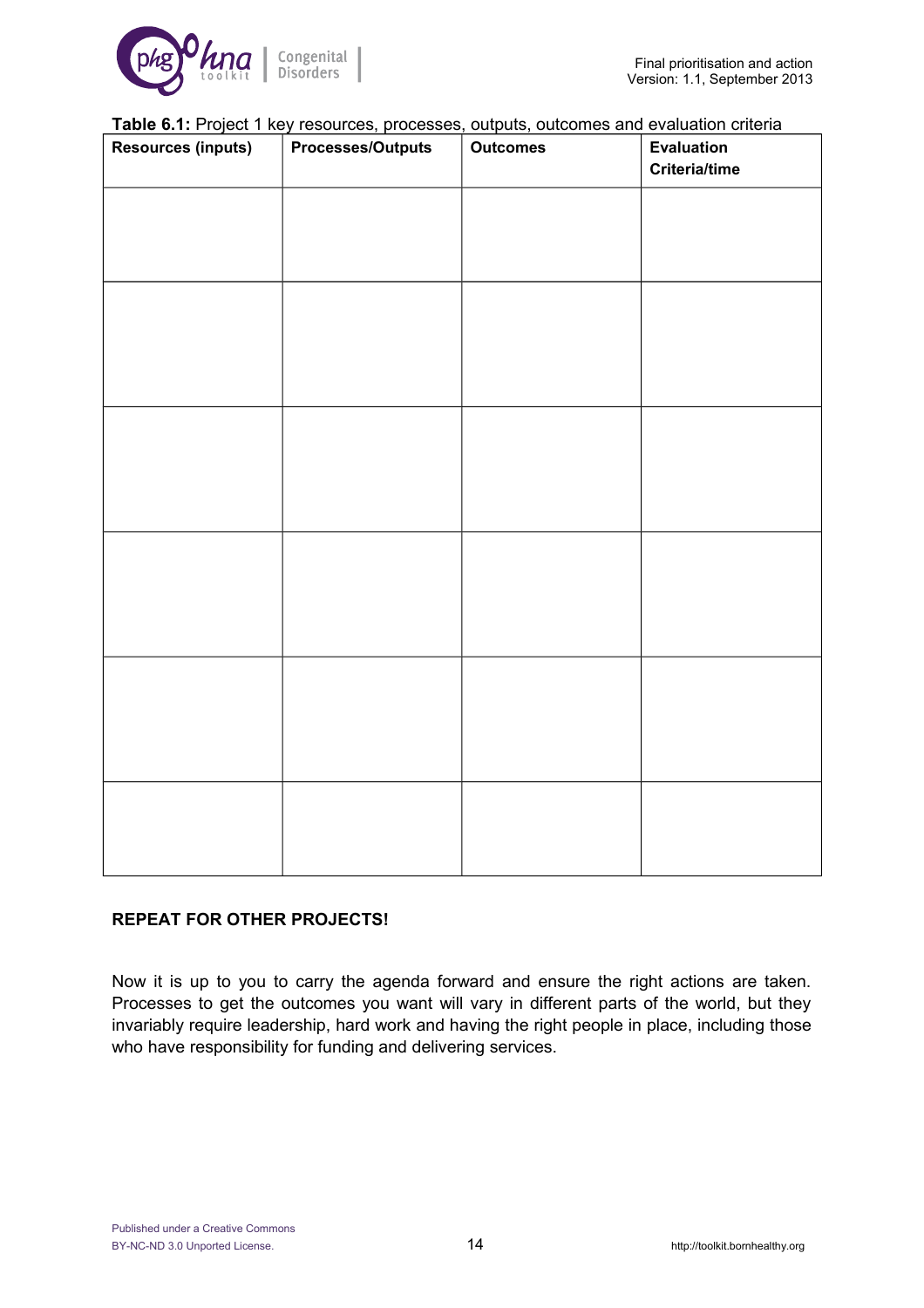

## **Appendix 1: Example of country level aims and associated services and interventions in relation to congenital disorders.**

#### **Country level aims:**

- 1. Recognise, diagnose, treat and rehabilitate people with congenital disorders
- 2. Counsel and support people with congenital disorders and their families
- 3. Prevent congenital disorders by:
	- a. Promoting knowledge on their risks
	- b. Improving women's, reproductive and maternal health
	- c. Reducing fetal exposure to infections, nutritional deficiencies, metabolic imbalances, environmental teratogens, drugs and alcohol
	- d. Enabling people to make choices about health and reproduction according to their personal, social, cultural and religious circumstances
	- e. Recognising and, where appropriate, screening, counselling and supporting people whose reproduction choices affect the risk of congenital disorders

#### **Services and Interventions areas:**

- Establish and provide or enhance services for the diagnosis and management of people with congenital disorders, including counselling and support for them and their families
- Establish and provide or enhance molecular, biochemical and cytogenetic laboratory services
- Establish and provide training programmes for, and enhance education of, health professionals
- Establish and provide educational programmes for the general population and for specific population groups, such as pregnant women and those of reproductive age
- Develop or enhance programmes for the promotion of women's and maternal health that are fully integrated with neonatal health programmes
- Establish and provide or enhance prenatal services including specific programmes for the screening, diagnosis and treatment of maternal infections and diseases, fetal abnormalities and rhesus incompatibility, according to local legislation and circumstances
- Establish and provide or enhance appropriate services for the screening, diagnosis and care of inherited and heritable disorders in the neonate and child
- Identify and counsel individuals who are carriers of genes that are associated with increased risk of congenital disorders in future generations